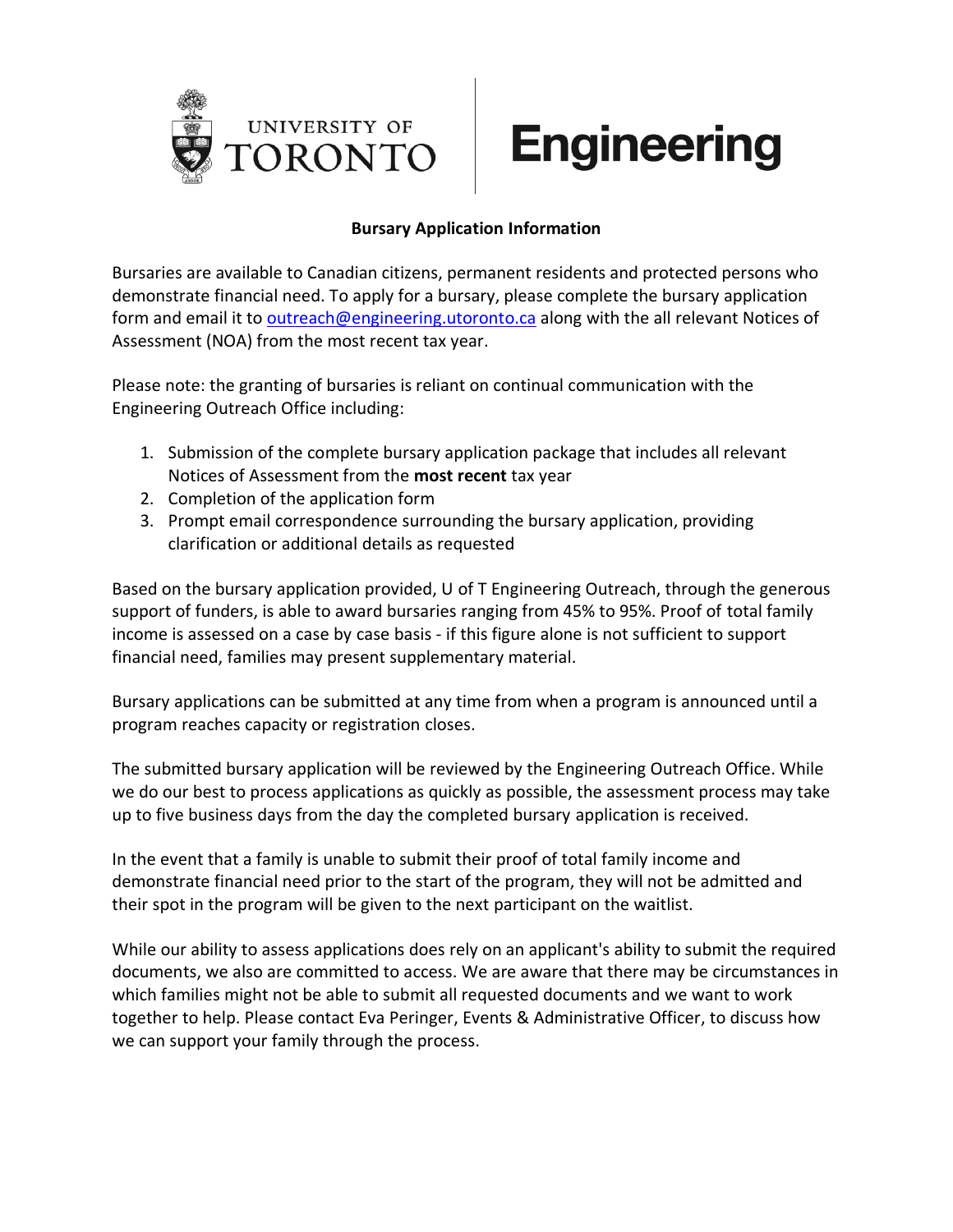

## **Bursary Application Form**

Please submit the completed application to [outreach@engineering.utoronto.ca](mailto:outreach@engineering.utoronto.ca)

This form is an application for the U of T Engineering Outreach Program Bursary only. You will need to register separately for the program(s) for which the bursary is being requested. Each year the amount of funding available varies based on the number of bursary applications submitted and the level of funding support our bursary program receives. You are eligible to apply for an Engineering Outreach bursary if you are a Canadian citizen, permanent resident or protected person with demonstrated financial need. We further encourage you to speak with your child's school and service groups in your community for additional sources of financial assistance.

#### **Applicant (Parent/Guardian)**

| Parent/Guardian 1                                                         |              |  |  |
|---------------------------------------------------------------------------|--------------|--|--|
|                                                                           |              |  |  |
|                                                                           |              |  |  |
|                                                                           |              |  |  |
| Parent/Guardian 2 (if applicable)                                         |              |  |  |
|                                                                           |              |  |  |
|                                                                           |              |  |  |
|                                                                           |              |  |  |
|                                                                           |              |  |  |
| Participant                                                               |              |  |  |
|                                                                           |              |  |  |
| Have you been a previous participant in any Engineering Outreach program? | ΥI<br>N      |  |  |
| (If so, please specify, below.)                                           |              |  |  |
|                                                                           |              |  |  |
| <b>Section 1: Programming Information</b>                                 |              |  |  |
| Program Name:                                                             | Course Name: |  |  |
| Course Fee:                                                               |              |  |  |
| Program Name:                                                             | Course Name: |  |  |
| Course Fee:                                                               |              |  |  |
| Program Name:                                                             | Course Name: |  |  |
| Course Fee:                                                               |              |  |  |
| Program Name:                                                             | Course Name: |  |  |
| Course Fee:                                                               |              |  |  |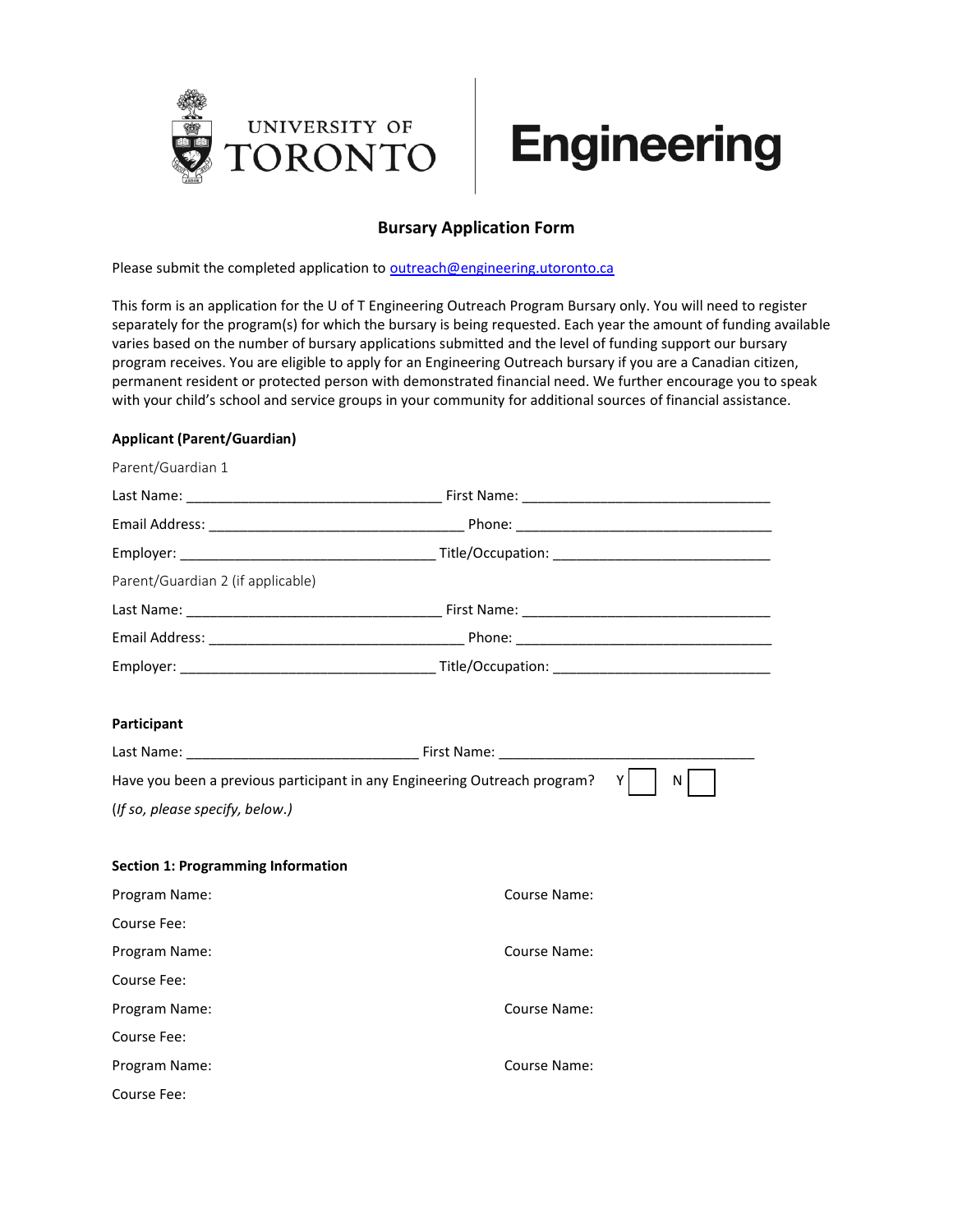

### **Section 2: Dependants**

| Section 3: Family Income and Assets (All information provided is kept completely confidential.)             |  |  |
|-------------------------------------------------------------------------------------------------------------|--|--|
| Total Parental Income as indicated on your Notice(s) of Assessment from the most recent tax year: (Note: We |  |  |
| require a copy of your most recent Notice of Assessment (please black out your Social Insurance Number):    |  |  |
|                                                                                                             |  |  |

Other income (e.g., child support): \_\_\_\_\_\_\_\_\_\_\_\_\_\_\_\_\_\_\_\_\_\_\_\_\_\_\_\_\_\_\_\_\_\_\_\_\_\_\_\_

### **Section 4: Additional Information**

If necessary, please explain any circumstances that affect your ability to pay for this program that are not reflected by the details provided above